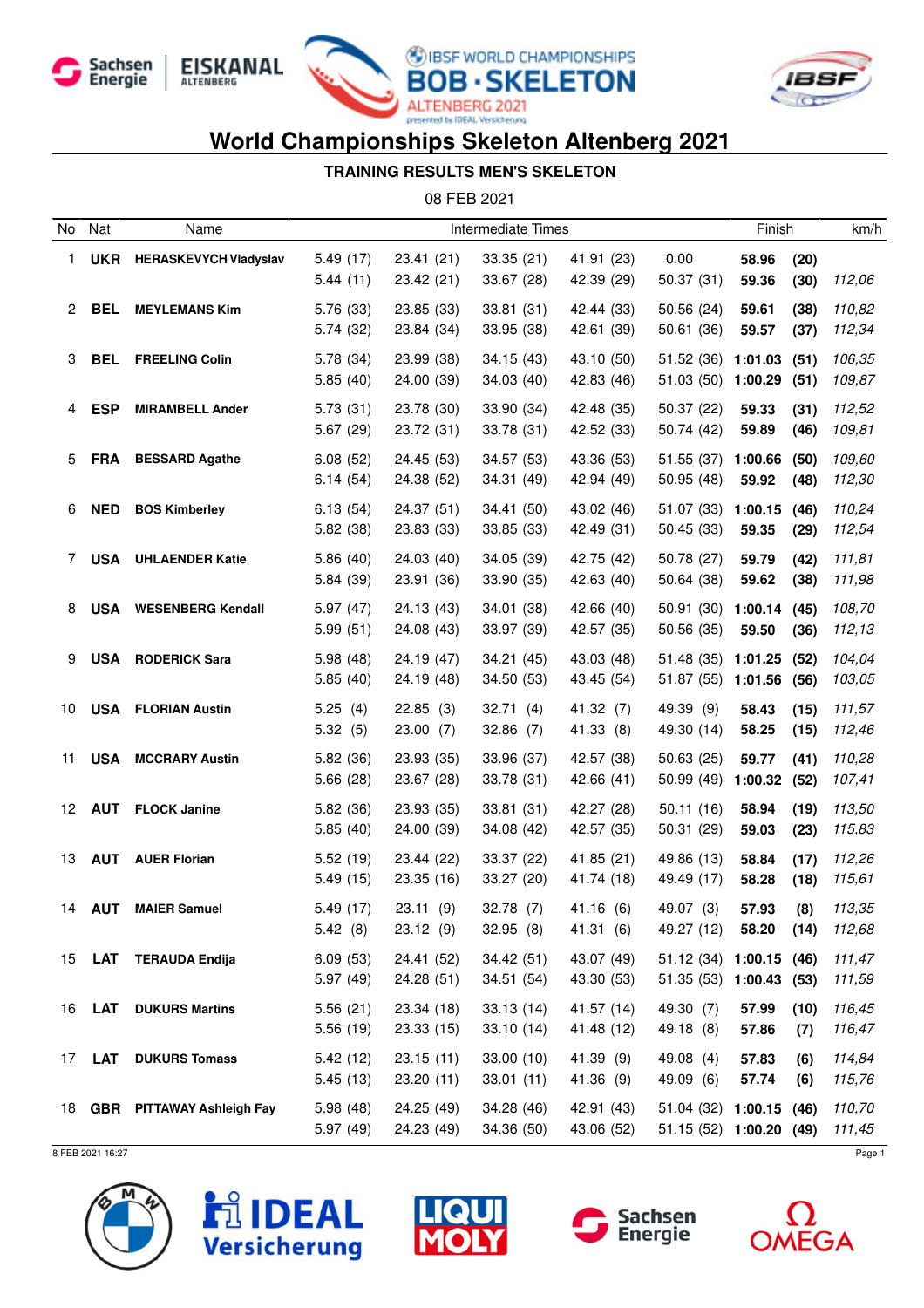







#### **TRAINING RESULTS MEN'S SKELETON**

08 FEB 2021

| No | Nat        | Name                            | Intermediate Times   |                          |                          |                          |                                                    | Finish                   |              | km/h             |
|----|------------|---------------------------------|----------------------|--------------------------|--------------------------|--------------------------|----------------------------------------------------|--------------------------|--------------|------------------|
| 19 | <b>GBR</b> | <b>CROWLEY Brogan</b>           | 5.89(42)<br>5.81(37) | 24.71 (56)<br>24.02 (41) | 35.23 (56)<br>34.09 (43) | 44.12 (56)<br>42.73 (44) | 52.37 (39) 1:01.58<br>50.75(43)                    | 59.75                    | (54)<br>(42) | 109,24<br>111,70 |
| 20 |            | <b>GBR</b> DEAS Laura           | 5.81(35)<br>5.71(31) | 23.98 (37)<br>23.91 (36) | 34.13 (42)<br>34.05(41)  | 42.73 (41)<br>42.72 (42) | 50.67 (26)<br>50.75 (43)                           | 59.66<br>59.84           | (40)<br>(45) | 111,81<br>110,64 |
| 21 |            | <b>GBR</b> WYATT Marcus         | 5.17(1)<br>5.22(1)   | 22.81(2)<br>22.92(5)     | 32.79(8)<br>32.99 (10)   | 41.36 (8)<br>41.50 (13)  | 49.30 (7)<br>49.35 (15)                            | 58.20<br>58.18           | (14)<br>(13) | 112,86<br>114,23 |
| 22 |            | <b>GBR</b> WESTON Matt          | 5.20(2)<br>5.31(4)   | 22.74(1)<br>22.92(5)     | 32.49(1)<br>32.72(4)     | 40.87(1)<br>41.15(5)     | 48.62(1)<br>48.94 (5)                              | 57.37<br>57.69           | (3)<br>(5)   | 115,59<br>114,72 |
| 23 |            | <b>GBR</b> THOMPSON Craig       | 5.36(6)<br>5.59(22)  | 23.12 (10)<br>23.50 (24) | 33.23(17)<br>33.54(24)   | 41.82 (18)<br>42.20 (25) | 0.00<br>50.33 (30)                                 | 59.03<br>59.47           | (24)<br>(33) | 110,39           |
| 24 | <b>AUS</b> | <b>TIMMINGS Nicholas</b>        | 5.85(38)<br>5.85(40) | 23.99 (38)<br>24.11 (45) | 33.91 (35)<br>34.11(44)  | 42.43 (31)<br>42.77 (45) | 50.34(21)<br>50.75(43)                             | 59.46<br>59.80           | (34)<br>(44) | 111,76<br>112,74 |
| 25 |            | <b>GER</b> GRIEBEL Sophia       | 5.91(44)<br>5.87(44) | 24.09 (41)<br>24.02 (41) | 34.06 (40)<br>33.92 (37) | 42.61 (39)<br>42.57 (35) | 50.49(23)<br>50.62 (37)                            | 59.34<br>59.63           | (32)<br>(39) | 113,75<br>111,39 |
| 26 | <b>GER</b> | <b>NEISE Hannah</b>             | 6.27(56)<br>6.17(55) | 24.63 (55)<br>24.42 (54) | 34.64 (54)<br>34.41 (51) | 43.12 (52)<br>42.91 (48) | 50.84 (29)<br>50.67 (39)                           | 59.59<br>59.37           | (37)<br>(32) | 115,71<br>115,31 |
| 27 |            | <b>GER</b> LOELLING Jacqueline  | 6.01(51)<br>6.07(53) | 24.17 (45)<br>24.23 (49) | 34.07(41)<br>34.12(45)   | 42.48 (35)<br>42.55 (34) | 50.16(17)<br>50.27 (27)                            | 58.93<br>58.95           | (18)<br>(21) | 115,58<br>116,27 |
| 28 |            | <b>GER</b> HERMANN Tina         | 5.89(42)<br>5.95(47) | 23.82 (31)<br>23.93 (38) | 33.54 (26)<br>33.67 (28) | 41.84 (19)<br>41.97 (22) | 49.49 (11)<br>49.62 (18)                           | 58.14<br>58.25           | (11)<br>(15) | 116,27<br>116,65 |
| 29 | <b>GER</b> | <b>KEISINGER Felix</b>          | 5.36(6)<br>5.33(7)   | 22.96(6)<br>22.84(2)     | 32.76(6)<br>32.53(1)     | 41.13 (5)<br>40.93(1)    | 48.77 (2)<br>48.66 (1)                             | 57.40<br>57.32           | (4)<br>(1)   | 117,49<br>115,95 |
| 30 |            | <b>GER</b> GASSNER Alexander    | 5.52(19)<br>5.68(30) | 23.24 (13)<br>23.44 (23) | 33.03(11)<br>33.21 (17)  | 41.42 (10)<br>41.58 (16) | 49.14 (5)<br>49.23 (10)                            | 57.85<br>57.91           | (7)<br>(9)   | 115,65<br>116,80 |
| 31 |            | <b>GER</b> GROTHEER Christopher | 5.58(24)<br>5.61(25) | 23.30 (15)<br>23.31 (14) | 33.06 (13)<br>33.08(12)  | 41.46 (11)<br>41.46 (11) | 49.21 (6)<br>49.19 (9)                             | 57.95<br>57.94           | (9)<br>(11)  | 115,54<br>115,70 |
| 32 | ASA        | <b>CRUMPTON Nathan</b>          | 5.62(27)<br>5.63(26) | 23.40 (20)<br>23.43 (22) | 33.17 (15)<br>33.26(19)  | 41.68 (16)<br>41.78 (19) | 49.89 (14)<br>49.94 (21) 59.03 (23)                | 59.01                    | (22)         | 110,18<br>110,36 |
|    |            | 33 LUX BAUER Jeff               | 5.91(44)<br>5.87(44) | 24.09(41)<br>24.10(44)   | 34.19(44)<br>34.26 (48)  | 42.99 (44)<br>42.96 (50) | 53.25 (40) 1:04.19 (56)<br>51.03 (50) 1:00.23 (50) |                          |              | 88,64<br>109,00  |
|    |            | 34 ROU PACIOIANU Mihai Daniel   | 5.48(14)<br>5.53(18) | 23.51(24)<br>23.39(19)   | 33.52(25)<br>33.34(21)   | 42.16 (26)<br>41.94 (21) | 50.24(20)<br>50.01(22)                             | 59.31<br>59.16           | (30)<br>(27) | 111,36<br>110,54 |
|    |            | 35 KOR KIM Jisoo                | 5.61(26)<br>5.42(8)  | 23.67 (27)<br>23.14(10)  | 33.75(29)<br>32.96(9)    | 42.35 (30)<br>41.41 (10) | 50.21(19)<br>49.16(7)                              | 59.10<br>57.90           | (25)<br>(8)  | 113,54<br>115,59 |
|    |            | 36 KOR YUN Sungbin              |                      |                          |                          |                          |                                                    | <b>DNS</b><br><b>DNS</b> |              |                  |







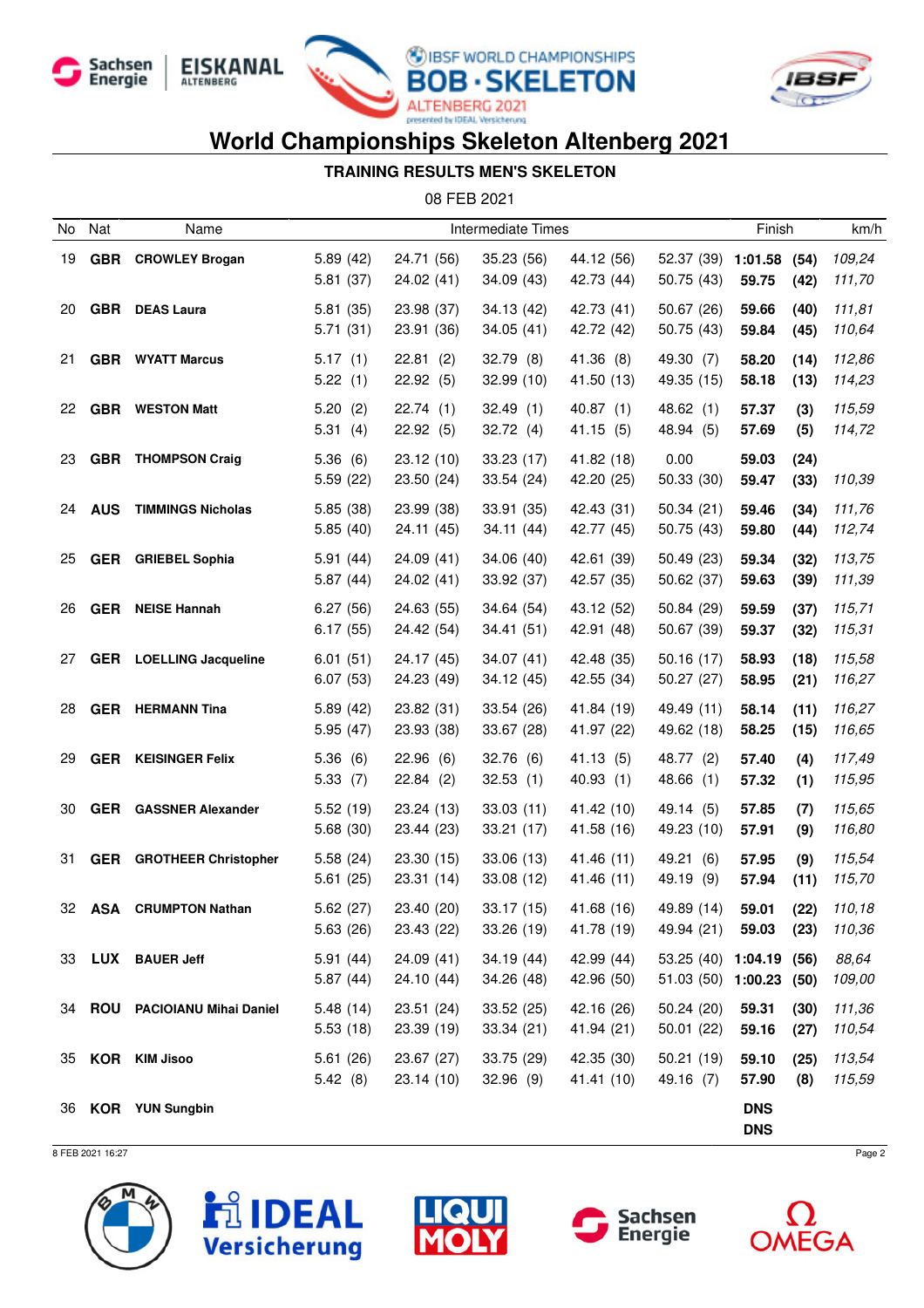







#### **TRAINING RESULTS MEN'S SKELETON**

08 FEB 2021

| No | Nat        | Name                             |                        |                          | Intermediate Times       |                          |                                          | Finish               |              | km/h             |
|----|------------|----------------------------------|------------------------|--------------------------|--------------------------|--------------------------|------------------------------------------|----------------------|--------------|------------------|
| 37 | <b>KOR</b> | <b>JUNG Seunggi</b>              | 5.39(9)<br>5.49(15)    | 23.08(8)<br>23.41 (20)   | 32.99(9)<br>33.52(23)    | 41.51 (13)<br>42.22 (28) | 49.68 (12)<br>50.29 (28)                 | 58.99<br>59.36       | (21)<br>(30) | 107,44<br>111,06 |
| 38 |            | <b>BRA</b> SILVEIRA Nicole Rocha | 5.98(48)<br>6.00(52)   | 24.26 (50)<br>24.18 (47) | 34.38 (49)<br>34.12 (45) | 43.02 (46)<br>42.72 (42) | 51.01 (31) 1:00.08<br>50.73(41)          | 59.74                | (44)<br>(41) | 112,54<br>112,44 |
| 39 | <b>CZE</b> | <b>FERNSTAEDT Anna</b>           | 6.22(55)<br>6.20(56)   | 24.54 (54)<br>24.49 (56) | 34.54(52)<br>34.49 (52)  | 43.01 (45)<br>42.97 (51) | 50.81(28)<br>50.83 (47)                  | 59.62<br>59.65       | (39)<br>(40) | 114,22<br>114,32 |
| 40 | <b>ITA</b> | <b>CRIPPA Alessia</b>            | 5.92(46)<br>5.95(47)   | 24.19 (47)<br>24.48 (55) | 34.35 (47)<br>34.77 (55) | 43.61 (54)<br>43.60 (55) | 52.27 (38) 1:01.89<br>51.85 (54) 1:01.28 |                      | (55)<br>(54) | 103,89<br>107,71 |
| 41 | <b>ITA</b> | <b>MARGAGLIO Valentina</b>       | 5.56(21)<br>5.64(27)   | 23.53 (26)<br>23.70 (30) | 33.48 (24)<br>33.75 (30) | 42.14 (25)<br>42.40 (30) | 50.17(18)<br>50.42 (32)                  | 59.40<br>59.49       | (33)<br>(35) | 109,12<br>111,50 |
| 42 | <b>ITA</b> | <b>GASPARI Mattia</b>            | 5.59(25)<br>5.56(19)   | 23.46 (23)<br>23.37 (17) | 33.25(19)<br>33.18(15)   | 41.67 (15)<br>41.57 (15) | 49.42 (10)<br>49.26 (11)                 | 58.15<br>57.93       | (13)<br>(10) | 114,88<br>116,27 |
| 43 | <b>ITA</b> | <b>BAGNIS Amedeo</b>             | 5.46(13)<br>5.44(11)   | 23.36 (19)<br>23.23 (12) | 33.21(16)<br>33.08(12)   | 41.86 (22)<br>41.88 (20) | 50.07(15)<br>50.02(23)                   | 59.23<br>59.07       | (27)<br>(25) | 114,79<br>110,90 |
| 44 | <b>CAN</b> | <b>CHANNELL Jane</b>             | 5.72 (30)<br>5.76 (33) | 23.71 (29)<br>23.68 (29) | 33.77 (30)<br>33.65(26)  | 42.43 (31)<br>42.18 (24) | 0.00<br>50.14(26)                        | 59.87<br>59.19       | (43)<br>(28) | 111,90           |
| 45 | <b>CAN</b> | <b>MAIER Elisabeth</b>           | 5.75(32)<br>5.78 (35)  | 23.85 (33)<br>23.86 (35) | 33.86 (33)<br>33.91 (36) | 42.44 (33)<br>42.57 (35) | 0.00<br>50.71 (40)                       | 59.51<br>59.78       | (36)<br>(43) | 110,46           |
| 46 | <b>CAN</b> | <b>LYNCH Mark</b>                | 5.41(10)<br>5.51(17)   | 23.20 (12)<br>23.37 (17) | 33.05 (12)<br>33.18(15)  | 41.47 (12)<br>41.54 (14) | 0.00<br>49.35 (15)                       | 58.14<br>58.17       | (11)<br>(12) | 114,02           |
| 47 | <b>CAN</b> | <b>MURRAY Kyle</b>               | 5.48(14)<br>5.45(13)   | 23.32 (17)<br>23.28 (13) | 33.39(23)<br>33.21(17)   | 42.01 (24)<br>41.71 (17) | 0.00<br>49.64 (19)                       | 59.24<br>58.83       | (28)<br>(19) | 111,11           |
| 48 | <b>SUI</b> | <b>AUDERSET Ronald</b>           | 5.48(14)<br>5.56(19)   | 23.31 (16)<br>23.52 (25) | 33.24(18)<br>33.48 (22)  | 41.76 (17)<br>41.98 (23) | 0.00<br>49.89 (20)                       | 58.69<br>58.83       | (16)<br>(19) | 113,17           |
| 49 | <b>SUI</b> | <b>SIEBER Basil</b>              | 5.70 (29)<br>5.60(23)  | 23.82 (31)<br>23.60 (26) | 33.91 (35)<br>33.64(25)  | 42.51 (37)<br>42.20 (25) | 0.00<br>50.09 (24)                       | 59.47<br>59.09       | (35)<br>(26) | 111,47           |
| 50 | <b>BFR</b> | <b>NIKITINA Elena</b>            | 5.56(21)<br>5.60(23)   | 23.52 (25)<br>23.64 (27) | 33.68 (28)<br>33.86 (34) | 42.31 (29)<br>42.50 (32) | 0.00<br>50.48 (34)                       | 59.30<br>59.47       | (29)<br>(33) | 112,11           |
| 51 |            | <b>BFR TARARYCHENKOVA Alina</b>  | 5.86(40)<br>5.93(46)   | 24.16 (44)<br>24.15 (46) | 34.37 (48)<br>34.17(47)  | 43.10 (50)<br>42.84 (47) | 0.00<br>50.82(46)                        | 1:00.15(46)<br>59.90 | (47)         | 111,14           |
| 52 |            | <b>BFR</b> KANAKINA Yulia        | 5.69(28)<br>5.76 (33)  | 23.68 (28)<br>23.74 (32) | 33.67 (27)<br>33.66 (27) | 42.25 (27)<br>42.20 (25) | 0.00<br>50.12(25)                        | 59.01<br>58.98       | (22)<br>(22) | 113,51           |
| 53 | <b>BFR</b> | <b>ROMANOV Daniil</b>            | 5.41(10)<br>5.23(2)    | 23.27 (14)<br>22.89(3)   | 33.27 (20)<br>32.80(6)   | 41.84 (19)<br>41.32(7)   | 0.00<br>49.29 (13)                       | 59.11<br>58.26       | (26)<br>(17) | 112,51           |
| 54 |            | <b>BFR</b> RUKOSUEV Evgeniy      | 5.24(3)<br>5.23(2)     | 22.87(4)<br>22.83(1)     | 32.67(2)<br>32.63(3)     | 41.07 $(4)$<br>41.01(3)  | 0.00<br>48.76 (4)                        | 57.49<br>57.52       | (5)<br>(4)   | 114,97           |